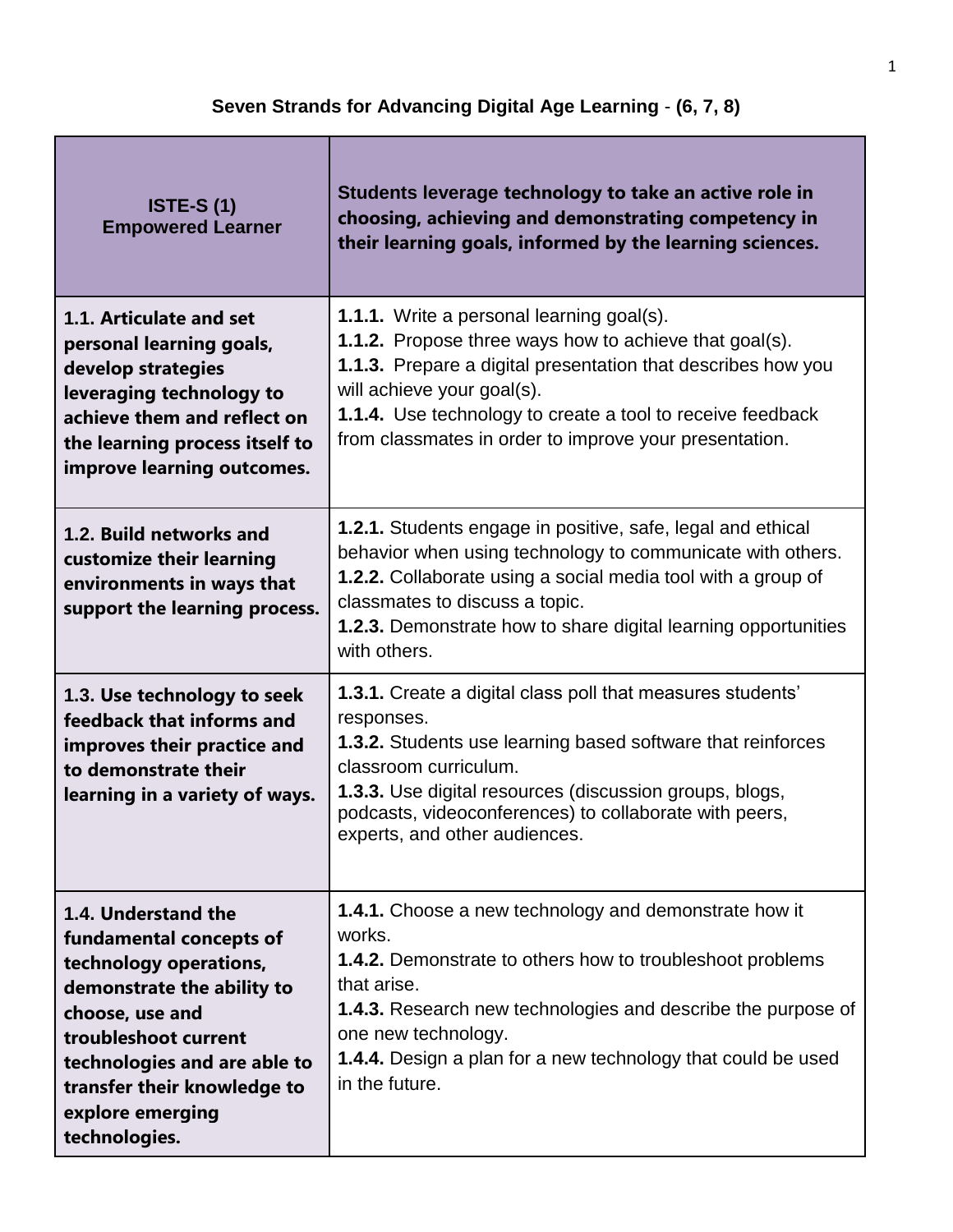| $ISTE - S(2)$<br><b>Digital Citizen</b>                                                                                                                                    | Students recognize the rights, responsibilities and<br>opportunities of living, learning and working in an<br>interconnected digital world, and they act and model in<br>ways that are safe, legal and ethical.                                                                                                                                                                                                                                                                                                                                                  |
|----------------------------------------------------------------------------------------------------------------------------------------------------------------------------|------------------------------------------------------------------------------------------------------------------------------------------------------------------------------------------------------------------------------------------------------------------------------------------------------------------------------------------------------------------------------------------------------------------------------------------------------------------------------------------------------------------------------------------------------------------|
| 2.1. Cultivate and manage<br>their digital identity and<br>reputation and are aware of<br>the permanence of their<br>actions in the digital world.                         | 2.1.1. Explain how to create a strong password.<br>2.1.2. Discuss why passwords shouldn't be shared.<br>2.1.3. Explain what you should do if you receive an unkind<br>email.<br>2.1.4. Explain what the word "permanent" means and how it<br>can affect your digital identity.                                                                                                                                                                                                                                                                                   |
| 2.2. Engage in positive, safe,<br>legal and ethical behavior<br>when using technology,<br>including social interactions<br>online or when using<br>networked devices.      | 2.2.1. List ways to stay safe when using technology.<br>2.2.2. Describe what legal and ethical behaviors mean when<br>using technology.<br>2.2.3. Discuss why it is important to not send mean or hurtful<br>email to a classmate.<br>2.2.4. Explain what you should do if you receive an email from<br>someone you don't know.<br>2.2.5. Discuss the long term effects (your digital footprint) of<br>participating in questionable online activities, which could<br>include posting photos of risqué poses, underage drinking or<br>making threats to others. |
| 2.3. Demonstrate an<br>understanding of and<br>respect for the rights and<br>obligations of using and<br>sharing intellectual property.                                    | 2.3.1. Describe how a citation is used.<br>2.3.2. Discuss issues related to acceptable and responsible<br>use of technology such as privacy, security, copyright,<br>plagiarism, viruses, and file-sharing.<br>2.3.3. Explain why it's not acceptable to use someone else's<br>work that is posted on the Internet without their permission.<br>2.3.4. Research a topic and write a summary that includes<br>citations.                                                                                                                                          |
| 2.4. Manage their personal<br>data to maintain digital<br>privacy and security and are<br>aware of data-collection<br>technology used to track<br>their navigation online. | 2.4.1. Explain the term data-collection technology and what it<br>can do.<br>2.4.2. Research and describe what two-factor authentication is.<br>2.4.3. Learn how to turn on and off permissions on devices.<br>2.4.4. Explain why devices need to be updated on a regular<br>basis.                                                                                                                                                                                                                                                                              |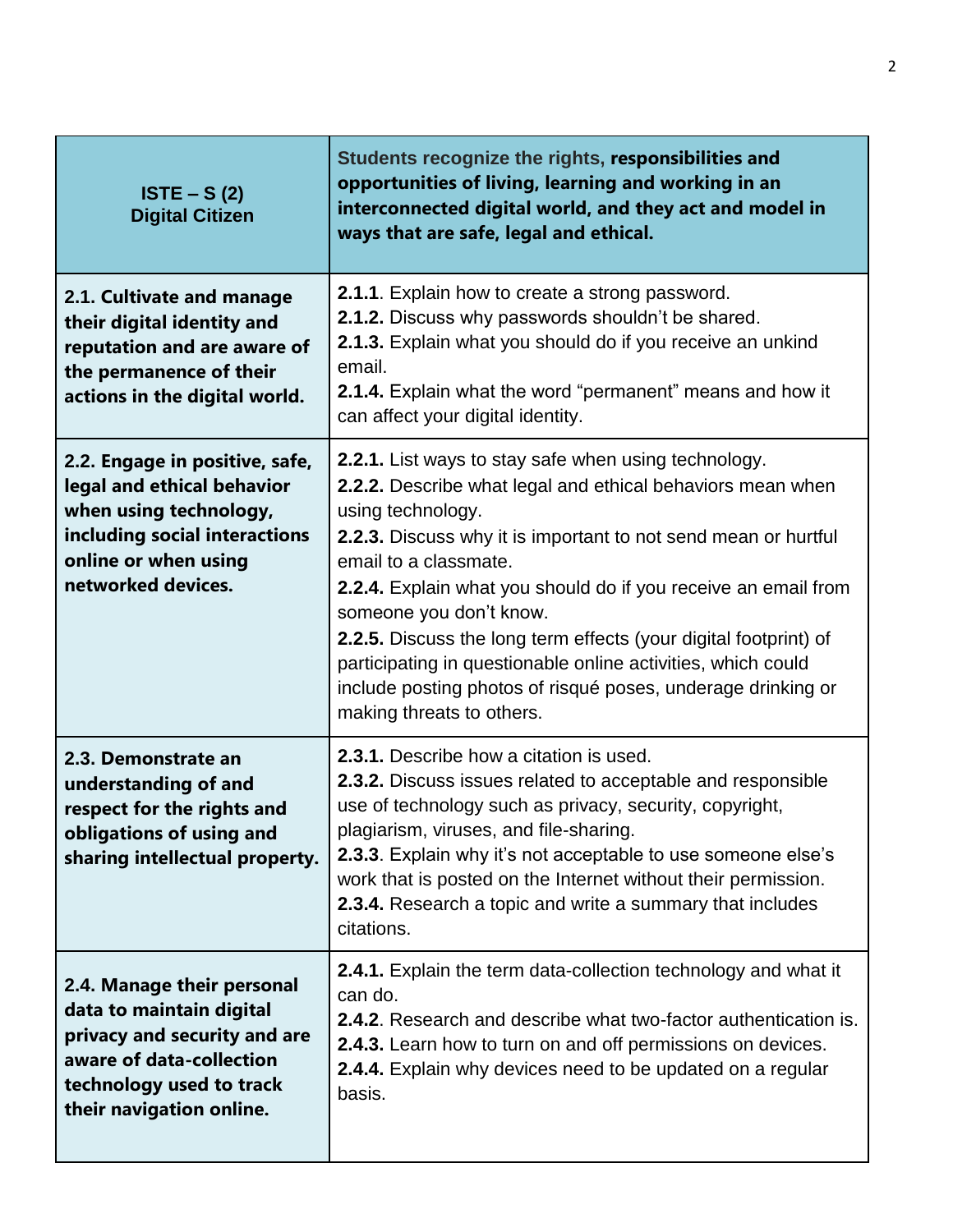| <b>ISTE-S (3)</b><br><b>Knowledge Constructor</b>                                                                                                                                                | Students critically curate a variety of resources using<br>digital tools to construct knowledge, produce creative<br>artifacts and make meaningful learning experiences for<br>themselves and others.                                                                                                                                                                                                |
|--------------------------------------------------------------------------------------------------------------------------------------------------------------------------------------------------|------------------------------------------------------------------------------------------------------------------------------------------------------------------------------------------------------------------------------------------------------------------------------------------------------------------------------------------------------------------------------------------------------|
| 3.1. Plan and employ<br>effective research strategies<br>to locate information and<br>other resources for their<br>intellectual or creative<br>pursuits.                                         | <b>3.1.1.</b> Use a variety of digital resources to locate information.<br>3.1.2. Explain why using information from a single Internet<br>source might result in the reporting of erroneous facts.<br>3.1.3. Explain the differences between .org, .com, .net, .edu,<br>.gov, and .mil.<br>3.1.4. Choose a topic to research on the Internet and site the<br>websites that are used to gather facts. |
| 3.2. Evaluate the accuracy,<br>perspective, credibility and<br>relevance of information,<br>media, data or other<br>resources.                                                                   | <b>3.2.1.</b> Research information for a topic from multiple resources.<br>3.2.2. Evaluate information found in online resources on the<br>basis of accuracy, validity, and appropriateness.<br>3.2.3. Compare information from two sources for accurate<br>data, facts or perspectives.                                                                                                             |
| 3.3. Curate information from<br>digital resources using a<br>variety of tools and methods<br>to create collections of<br>artifacts that demonstrate<br>meaningful connections or<br>conclusions. | 3.3.1. Choose a topic to research on the Internet.<br>3.3.2. Use the Internet to collect information about the topic.<br>3.3.3. Organize information from digital online resources.<br>3.3.4. Create a digital presentation that demonstrates<br>meaningful connections.                                                                                                                             |
| 3.4. Build knowledge by<br>actively exploring real-world<br>issues and problems,<br>developing ideas and<br>theories and pursuing<br>answers and solutions.                                      | <b>3.4.1.</b> Provide examples of current events and discuss their<br>importance.<br><b>3.4.2.</b> Choose a current world event to research.<br><b>3.4.3.</b> Locate resources on the Internet that report the details of<br>a current event.<br>3.4.4. Write a proposal to resolve a real-world problem that is<br>currently happening.                                                             |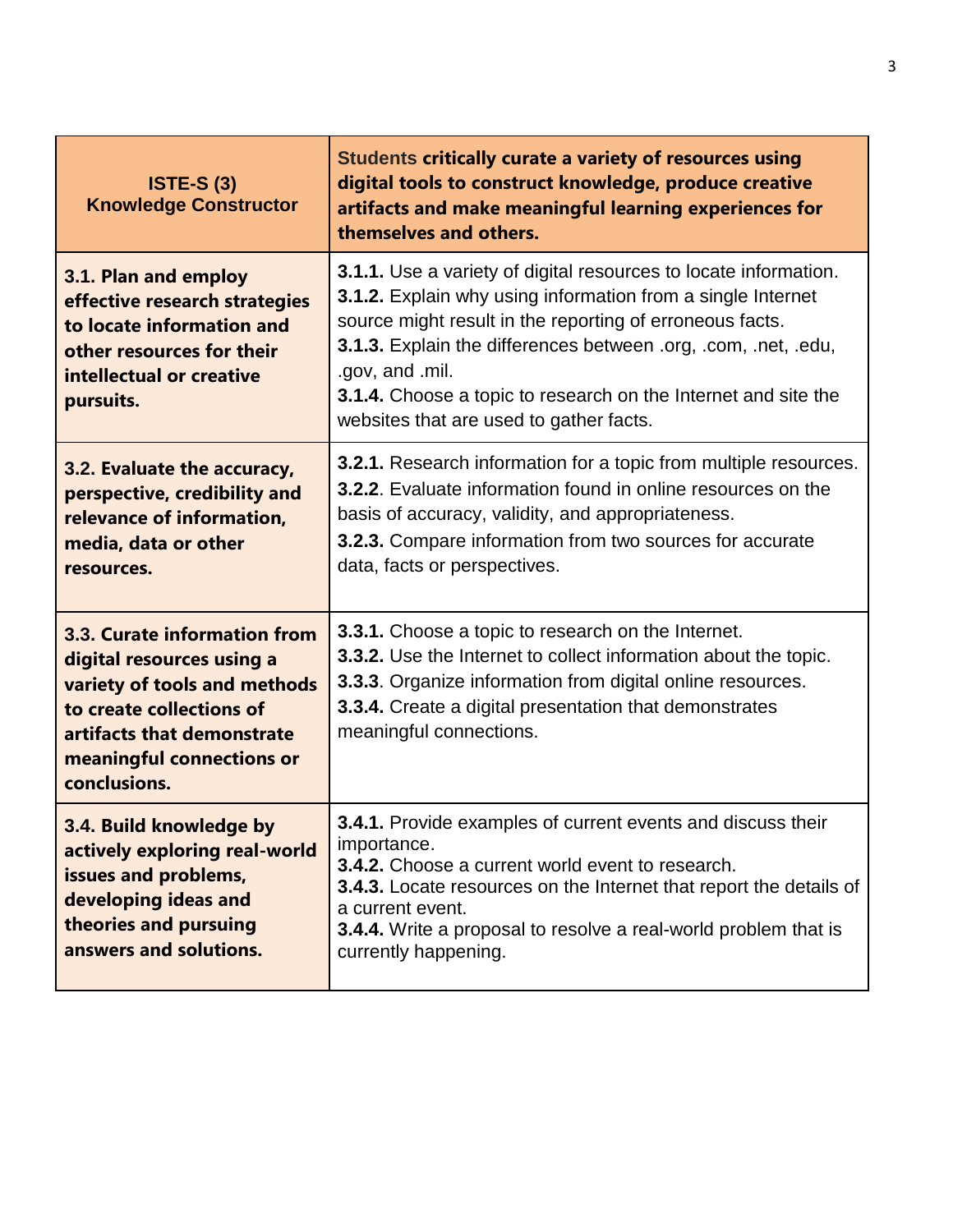| <b>ISTE-S (4)</b><br><b>Innovative Designer</b>                                                                                                                   | Students use a variety of technologies within a design<br>process to identify and solve problems by creating new,<br>useful or imaginative solutions.                                                                                                                                                                                                                                        |
|-------------------------------------------------------------------------------------------------------------------------------------------------------------------|----------------------------------------------------------------------------------------------------------------------------------------------------------------------------------------------------------------------------------------------------------------------------------------------------------------------------------------------------------------------------------------------|
| 4.1. Know and use a<br>deliberate design process for<br>generating ideas, testing<br>theories, creating innovative<br>artifacts or solving authentic<br>problems. | 4.1.1. Use a series of steps to solve a problem.<br>4.1.2. Work in teams to write possible solutions to the problem.<br>4.1.3. Share best solution with classmates.<br>4.1.4. Test the solution to determine if it's practical.<br>4.1.5. Amend process if solution doesn't work on first iteration.<br>4.1.6. Apply learned knowledge to solve similar problems.                            |
| 4.2. Select and use digital<br>tools to plan and manage a<br>design process that<br>considers design constraints<br>and calculated risks.                         | 4.2.1. Make artifacts created by new methods, original thinking<br>or make improvements to an existing artifact.<br>4.2.2. Explore 3D printing, creating computer programs,<br>robotics, simulations, virtual representations, prototypes, etc.<br>as possible ways to design objects.<br>4.2.3. Illustrate a challenging concept using a model,<br>simulation, or concept-mapping software. |
| 4.3. Develop, test and refine<br>prototypes as part of a<br>cyclical design process.                                                                              | 4.3.1. Brainstorm steps to solve a problem and design a<br>solution.<br>4.3.2. Design a prototype of an object that provides a solution.<br>4.3.3. Test the prototype.<br>4.3.4. Modify prototype as needed.<br>4.3.5. Test prototype again until the problem is solved.                                                                                                                     |
| 4.4. Exhibit a tolerance for<br>ambiguity, perseverance and<br>the capacity to work with<br>open-ended problems.                                                  | 4.4.1. Choose a problem and discuss multiple possible<br>solutions to that problem.<br>4.4.2. Explain how it is possible to have no solution to a<br>problem.<br>4.4.3. Describe a problem you had with no directions to fix it<br>and how you resolved the problem.<br>4.4.4. Draw a diagram that demonstrates a problem and its<br>solution.                                               |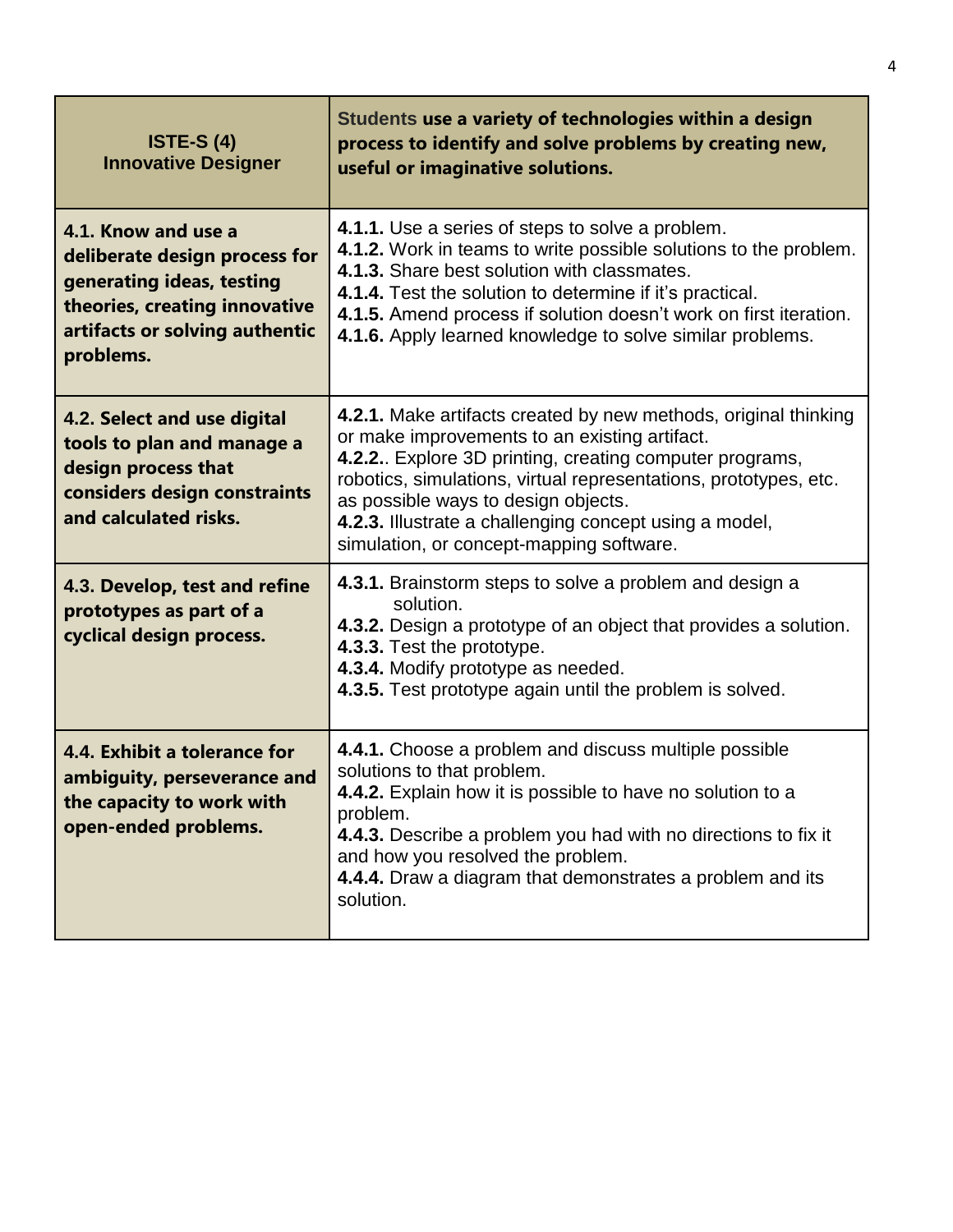| <b>ISTE-S (5)</b><br><b>Computational Thinker</b>                                                                                                                                                  | <b>Students develop and employ strategies for understanding</b><br>and solving problems in ways that leverage the power of<br>technological methods to develop and test solutions.                                                                                                                                                                                                                                                   |
|----------------------------------------------------------------------------------------------------------------------------------------------------------------------------------------------------|--------------------------------------------------------------------------------------------------------------------------------------------------------------------------------------------------------------------------------------------------------------------------------------------------------------------------------------------------------------------------------------------------------------------------------------|
| 5.1. Formulate problem<br>definitions suited for<br>technology-assisted<br>methods such as data<br>analysis, abstract models<br>and algorithmic thinking in<br>exploring and finding<br>solutions. | <b>5.1.1.</b> Discuss what data is and how it can be used.<br><b>5.1.2.</b> Research a topic and collect data relevant to that topic.<br><b>5.1.3.</b> Build a model of a process using a flowchart.<br>5.1.4. Demonstrate how the model can be used to solve<br>problems.<br><b>5.1.5.</b> Create a step by step process to solve a real world<br>problem.                                                                          |
| 5.2. Collect data or identify<br>relevant data sets, use digital<br>tools to analyze them, and<br>represent data in various<br>ways to facilitate problem-<br>solving and decision-making          | <b>5.2.1.</b> Build a data set which contains a collection of numbers<br>or values that relate to a particular subject.<br><b>5.2.2.</b> Create a data table that has columns and rows.<br><b>5.2.3.</b> Label the columns and rows with descriptive names.<br><b>5.2.4.</b> Fill the columns with data.<br><b>5.2.4.</b> Write a statement using the data from the table to<br>describe items, events, people, money, weather, etc. |
| 5.3. Break problems into<br>component parts, extract<br>key information, and<br>develop descriptive models<br>to understand complex<br>systems or facilitate<br>problem-solving.                   | 5.3.1. Find and discuss a problem in your local community.<br>5.3.2. Break the problem into parts by topic.<br>5.3.3. Draw a model that demonstrates the problem.<br><b>5.3.4.</b> Discuss ways to solve the problem.<br>5.3.5. Propose a solution and write or draw the solution.                                                                                                                                                   |
| 5.4. Understand how<br>automation works and use<br>algorithmic thinking to<br>develop a sequence of steps<br>to create and test automated<br>solutions.                                            | 5.4.1. Explain what it means to be automated.<br>5.4.2. Locate and research an example of automation.<br>5.4.3. Plan a step-by-step process to build an object or<br>process.<br>5.4.4. Create a diagram to model the object or process.<br>5.4.5. Build the object or process using the plan.                                                                                                                                       |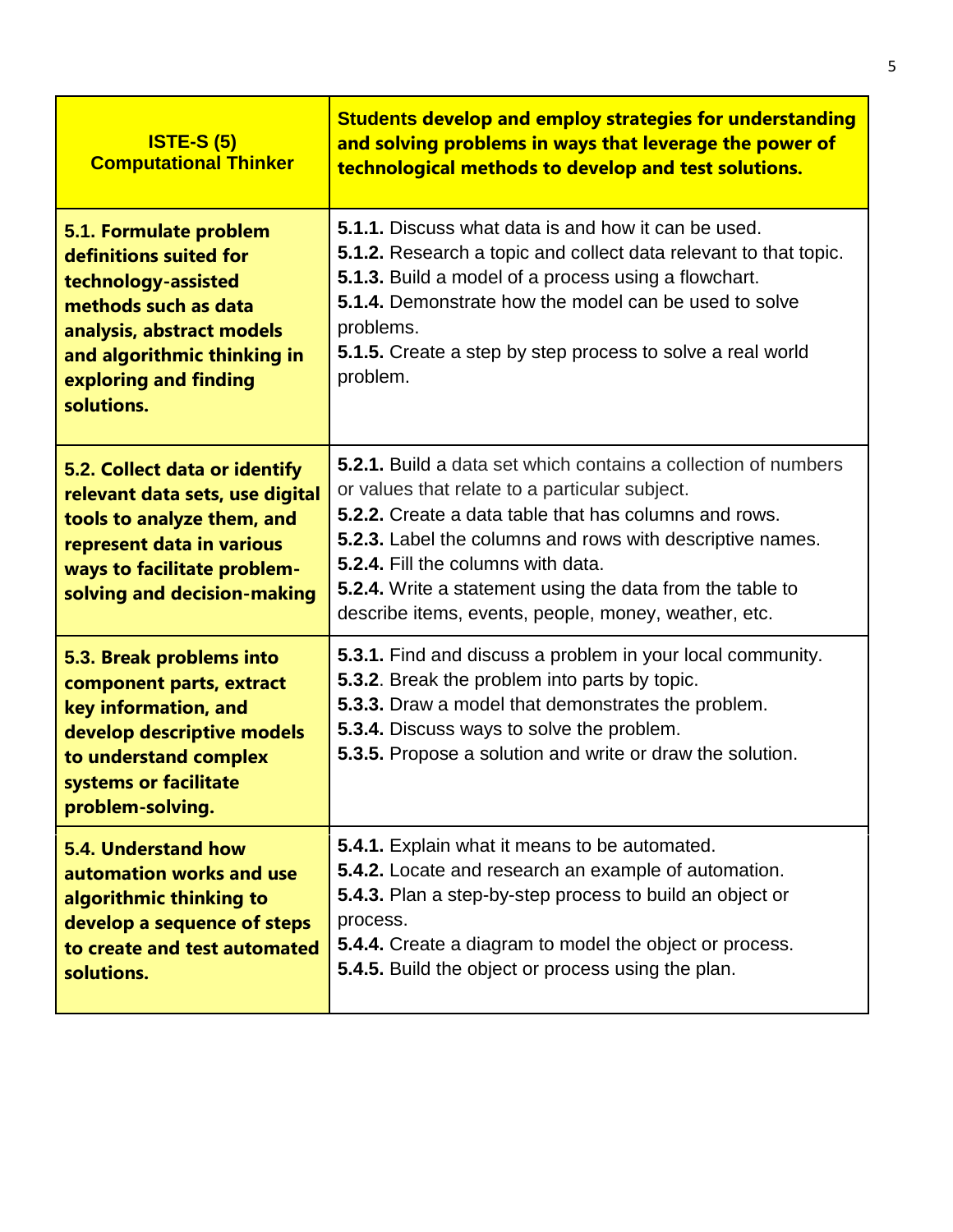| <b>ISTE-S (6)</b><br><b>Creative Communicator</b>                                                                                                                             | <b>Students communicate clearly and express themselves</b><br>creatively for a variety of purposes using the platforms,<br>tools, styles, formats and digital media appropriate to their<br>goals.                                                                                                                                                |
|-------------------------------------------------------------------------------------------------------------------------------------------------------------------------------|---------------------------------------------------------------------------------------------------------------------------------------------------------------------------------------------------------------------------------------------------------------------------------------------------------------------------------------------------|
| 6.1. Choose the appropriate<br>platforms and tools for<br>meeting the desired<br>objectives of their creation<br>or communication.                                            | <b>6.1.1.</b> Use digital media to explain a process.<br>6.1.2. Choose a topic that involves a process.<br>6.1.3. Take pictures or video to illustrate the main idea of the<br>process.<br><b>6.1.4.</b> Collaborate with classmates to write the narrative for the<br>presentation.<br>6.1.5. Present the final product to the class.            |
| 6.2. Create original works or<br>responsibly repurpose or<br>remix digital resources into<br>new creations.                                                                   | 6.2.1. Choose a current events topic and create a digital story.<br>6.2.2. Search the Internet for related images of the current<br>event.<br>6.2.3. Record a narrative that explains the topic.<br>6.2.4. Share the final product with classmates.                                                                                               |
| <b>6.3. Communicate complex</b><br>ideas clearly and effectively<br>by creating or using a<br>variety of digital objects<br>such as visualizations,<br>models or simulations. | 6.3.1. Research and choose a current news topic.<br>6.3.2. Using concept maps or flowcharts write a summary of<br>facts about the topic to communicate to classmates.<br>6.3.3. Choose a media tool to create a presentation using info<br>graphics, word clouds, interactive charts or graphs.<br>6.3.4. Share the presentation with classmates. |
| 6.4. Publish or present<br>content that customizes the<br>message and medium for<br>their intended audiences.                                                                 | 6.4.1. Use your birthday to discover an important fact in<br>history.<br>6.4.2. Research historical documents online to find related<br>events on your birthdate.<br>6.4.3. Create a tri-fold flyer that explains the historical event<br>which occurred on that date.<br>6.4.4. Share the flyer information with classmates.                     |